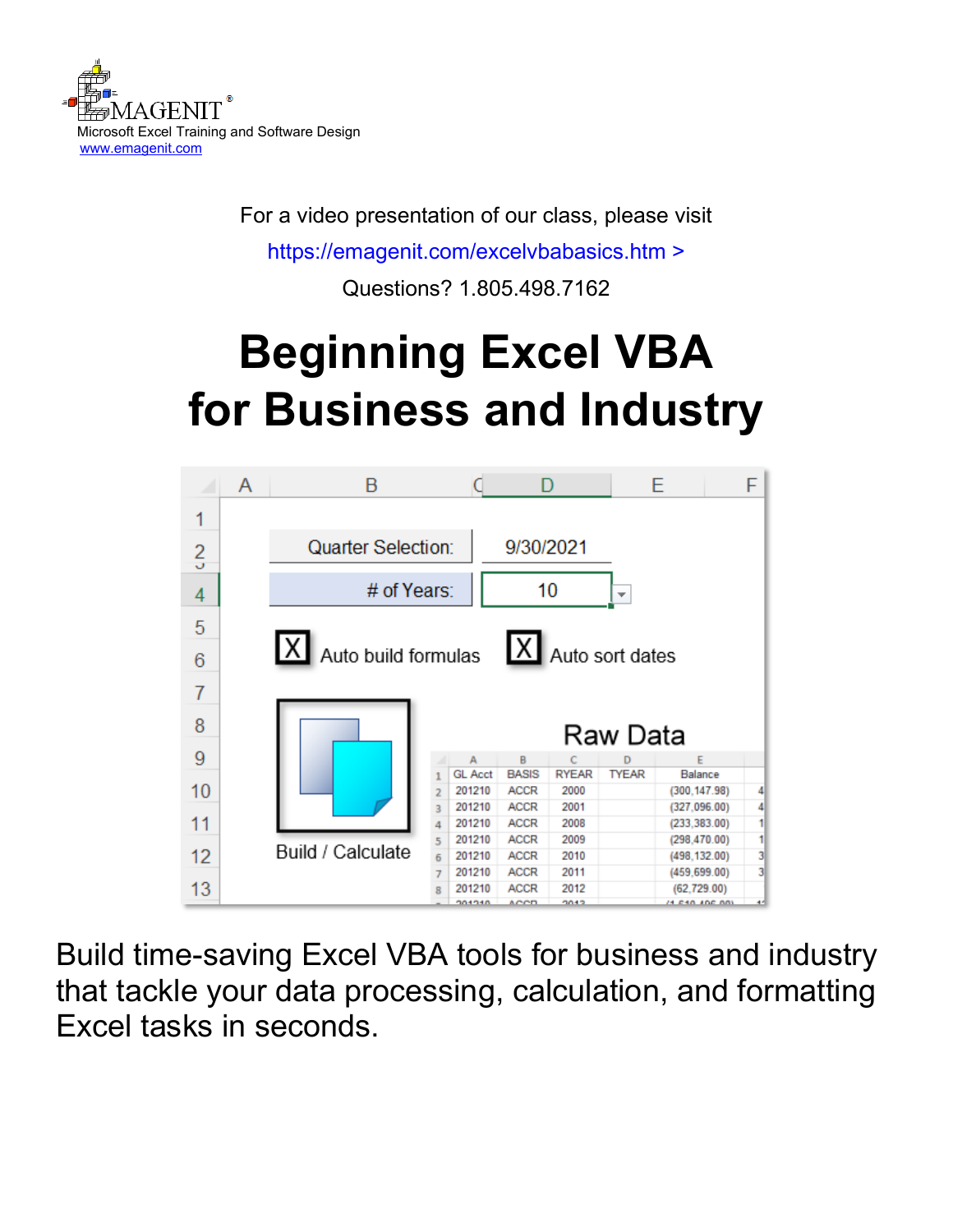### **How our training can help you.**

Our 2-day workshop shows you the critical Excel VBA skills needed to start making useful automated tools immediately.

It'll show you how to design Excel VBA tools that perform time saving tasks like formatting worksheet data, looking up table values, and calculating downloaded data. Our class will also show you how to automate features like Excel's data tools, charts, and PivotTables to make rapid reporting tools.

Join us and we will show you how to write Excel VBA code correctly, what Excel commands to use, how to set your problems up, and much more.

### **Key Excel VBA topics covered.**

- Complete review of the Excel VBA language, VBA Editor, debugging, procedures, and modules
- How to read cell values, perform calculations, and return values to worksheets
- How to use functions in VBA to calculate and lookup worksheet data
- Using VBA to create formulas for worksheet data sets and place or fill them around the data
- Using Excel VBA to quickly format worksheet data and insert, delete, and move rows, columns, and cells
- Tracking and controlling data workbooks and worksheets in your VBA code
- Controlling PivotTables, Sort, AutoFilter, Text Wizard, and Remove Duplicates with VBA to rapidly process data
- Creating basic user interfaces to run your Excel VBA tools
- Using loops and logic to analyze / calculate large, downloaded data sets
- Using Excel VBA to swiftly fill in pre-built reports
- Finding and tracking data in external workbooks and worksheets with Excel VBA
- Using Excel VBA to rapidly fill worksheet forms with data and formulas
- Creating and formatting charts using Excel VBA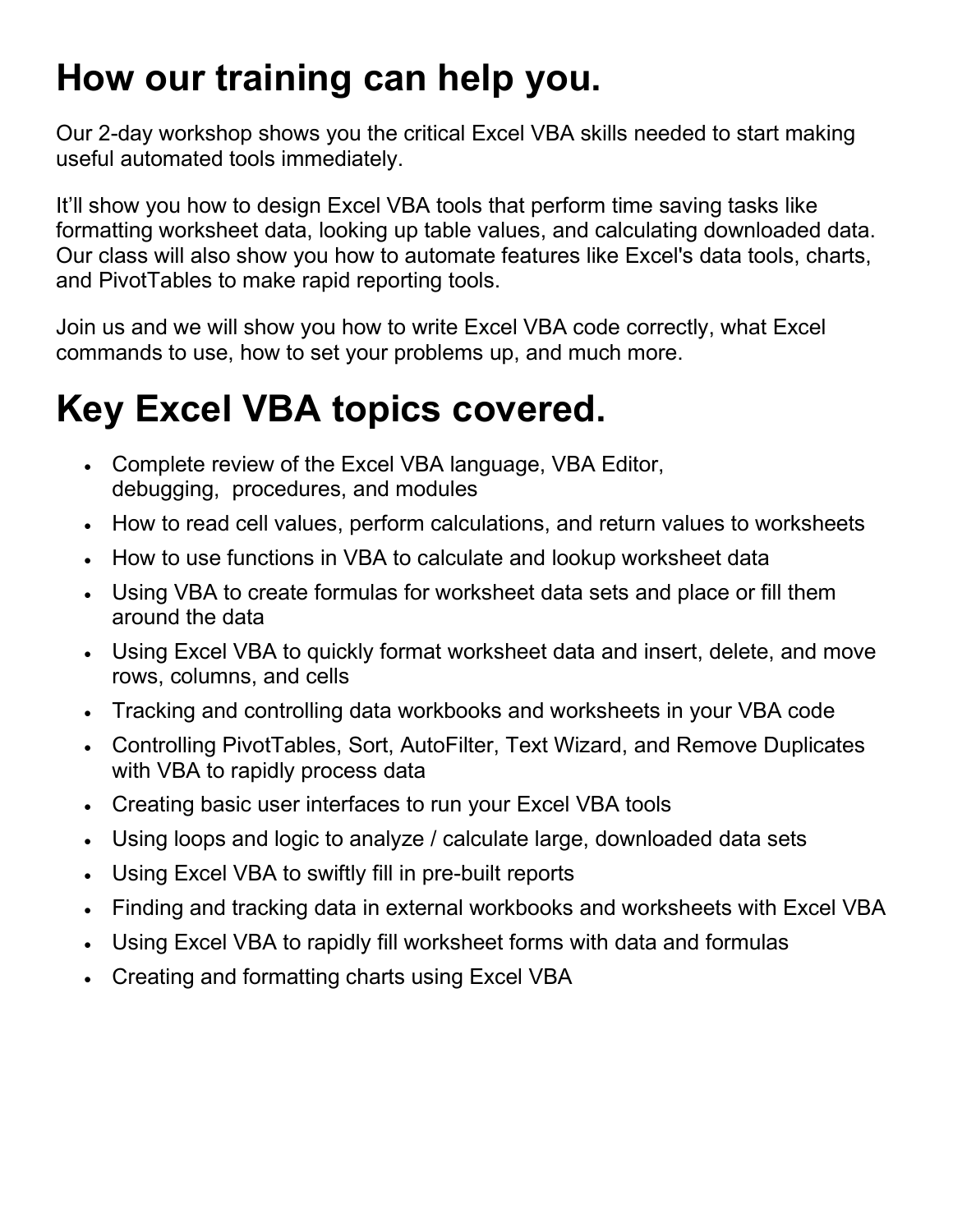## **Excel skills needed for our training.**

Select this Excel VBA training if you or your group have:

- Never programmed
- Just used the Macro Recorder before
- Not programmed in over a year
- Programmed but have not used objects before
- Used Microsoft Excel and know its operational capabilities and its data tools
- Formatted worksheets and built charts
- Built basic worksheet formulas (=A1+A2)
- Used worksheet functions like SUM, MATCH, VLOOKUP, SUMIFS...

# **Who should attend?**

• All disciplines welcome with class problems determined by those in attendance.

## **How we run the class.**

We focus our training on what our customers need. When training begins, we analyze those needs and shift our outline appropriately. We will stress topics or add topics that our customers want. No two training sessions are ever the same with EMAGENIT.

# **Detailed training syllabus.**

### **Day-1**

Excel VBA Language, VBA Editor, Debugging, and Module Review (Discussed When Needed)

- Review of VBA Editor, Modules, and how to debug procedures
- How to use Sub and Function procedures in VBA
- Review of the Excel VBA language including variables, loops, data types, constants, arrays, operators, expressions, logic decisions, and calling conventions
- How to translate your Excel tasks into a VBA procedure
- What are objects, properties, and methods and how to use them in your code?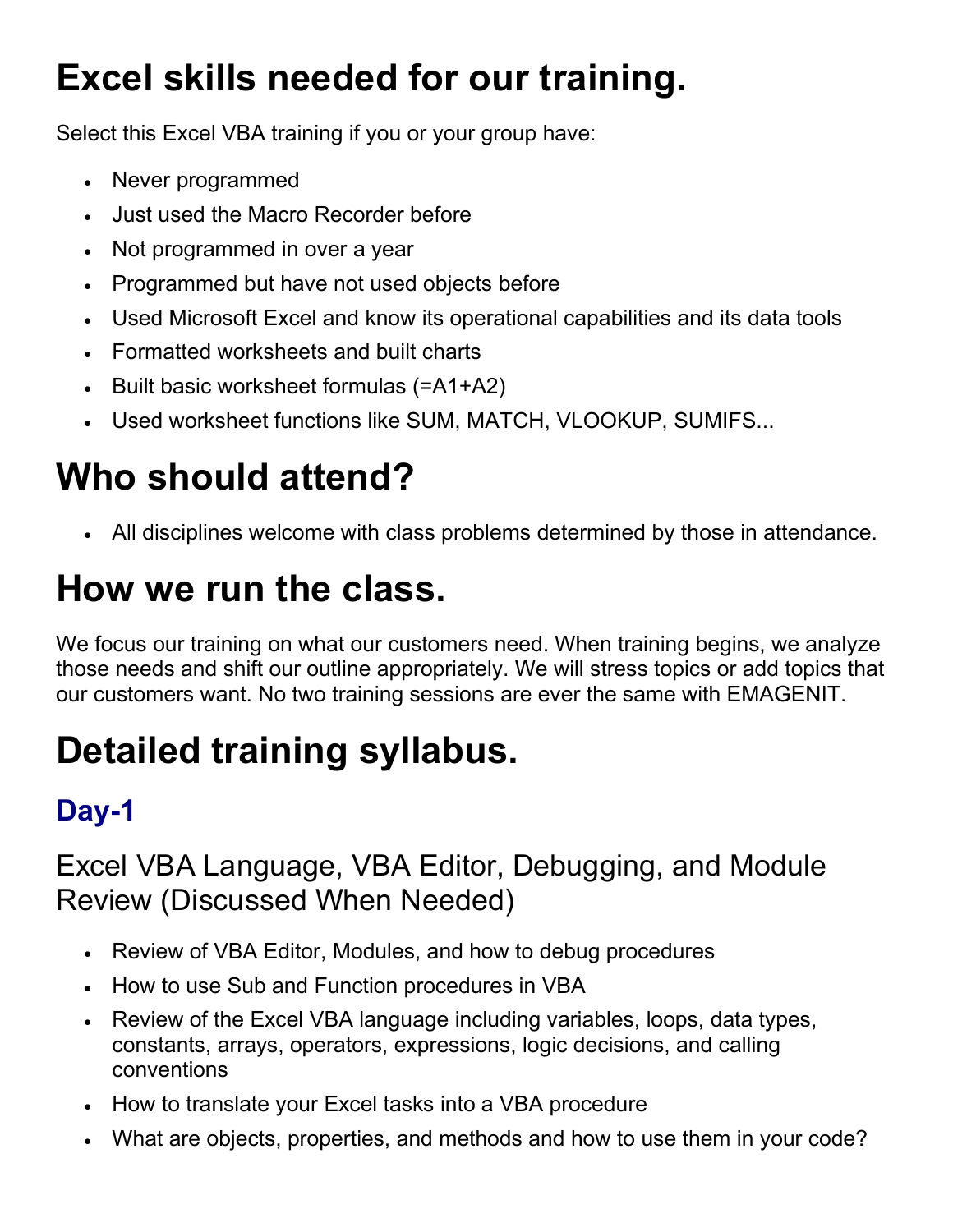• How to use  $\leq$ ,  $\geq$ ,  $\leq$ ,  $\geq$ ,  $\leq$ ,  $\leq$ ,  $\leq$ , And, Or, Not... in your code to create logic

#### Reading Cell Values, Performing Calculations, and Outputting to Worksheets with VBA

- How to read worksheet cell values from different worksheets using Thisworkbook, Worksheets, Cells, Range, Offset, Find, MATCH...
- Naming worksheet cells to easily track information
- How to perform calculations (i.e., expressions) in VBA using  $+, -, /, *, (), ...$
- Using logic in your macro code to determine what calculations to perform
- How to output values back to the worksheet using Thisworkbook, Worksheets, Cells, Range, Offset, Find, MATCH...

#### Using VBA to Calculate / Lookup Data with Functions and Build Formulas

- Why run worksheet and VBA functions in Excel VBA?
- Using MATCH, COUNTA, Range, Cells, Address, Current Region, Columns, Rows... in VBA to track worksheet range size, position, headers, rows, and columns
- Summing, counting, and calculating data in your code using functions like SUM, MAX, MIN, AVERAGE, SUMIFS, COUNTIFS...
- Performing data lookups in your macro code using functions like MATCH, VLOOKUP, XLOOKUP, HLOOKUP, INDEX...
- Analyzing dates and times in your VBA code using functions like DateDiff, DateAdd, EOMONTH, Year, NETWORKDAYS...
- Calculating values and outputting formulas to specific cells around worksheet data
- Building formulas and auto filling them in data column / rows using Excel VBA

#### Using Excel VBA to Quickly Format Worksheet Data and Control Columns / Rows

- How to track changing range size, position, and headers using COUNTA, MATCH, Range, Cells, Find, CurrentRegion, Count, Columns, Rows...
- Using macros to copy and paste various parts of worksheet ranges like cells, rows, columns, entire worksheets...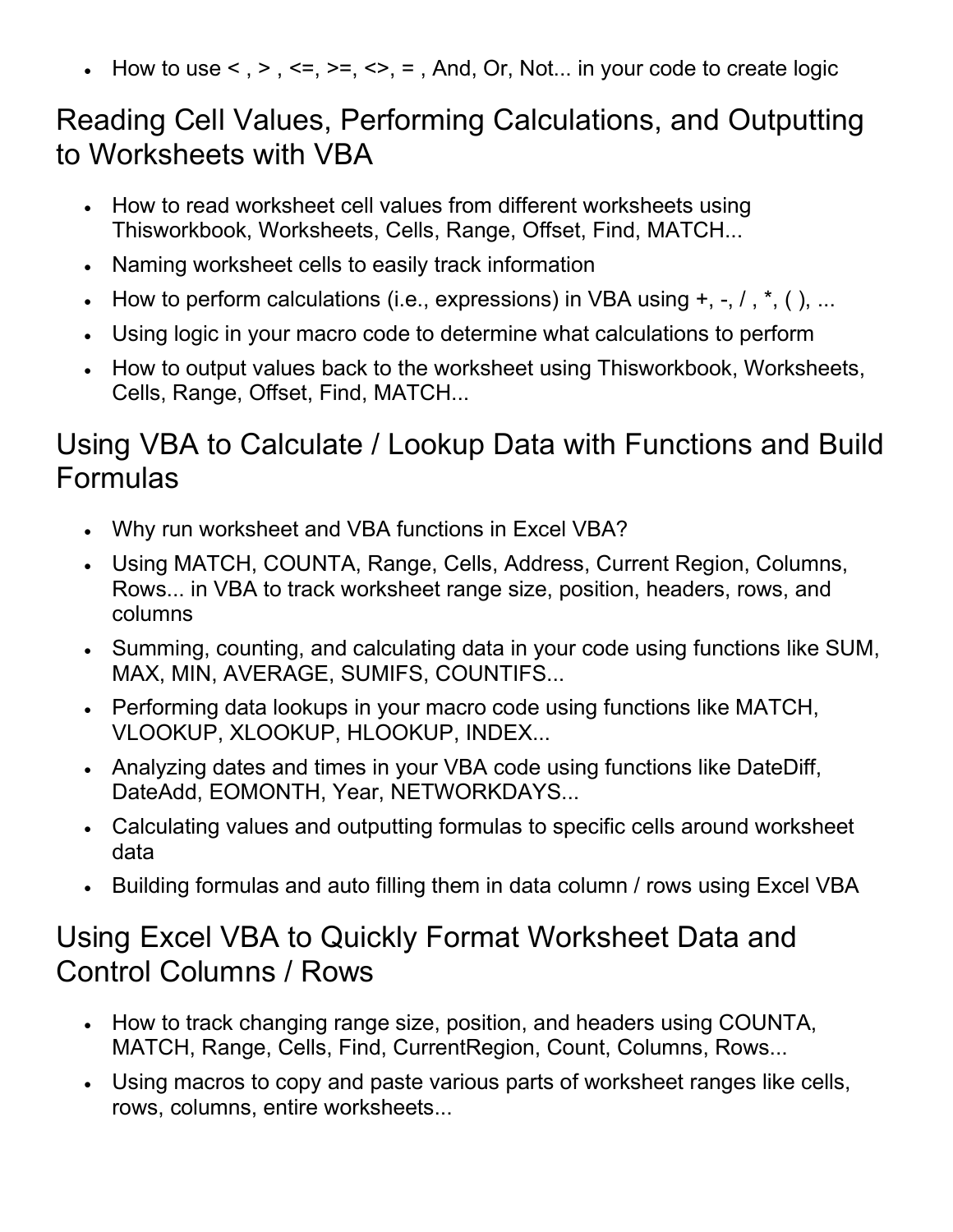- Inserting, deleting, and moving (i.e., shaping) worksheet cells, rows, and columns with Excel VBA
- Automating worksheet formats like number formats, fonts, cell colors, alignments, and borders in your macro code

#### Tracking / Controlling Data Workbooks and Worksheets with Excel VBA

- Why store data in separate workbooks from your macro code workbook?
- Design tips for using the Set statement in Excel VBA to track the workbooks and worksheets you want to command
- How to use Open, Close, Save, SaveAs, and Add in your macro code to control a workbook
- How to use Add, Delete, Move, and Name in your code to control a worksheet

#### Automating PivotTables and Excel's Data Tools to Rapidly Process Data

- How to use Range, Cells, Columns, Rows, Find, CurrentRegion... in your code to track various worksheet table elements
- Automating Sort, Autofilter, Advanced Filter, Text Wizard, and Remove Duplicates to rapidly process data
- Using macros to copy and paste sorted and filtered table data to new report worksheets and workbooks
- Using VBA and worksheet functions to calculate filtered data on report worksheets
- How to use VBA and Record Macro to quickly create and control PivotTables and Excel tables
- How to interpret Record Macro code and modify it so it works reliably in your procedures

#### Creating Basic User Interfaces (UIs) to Run Your Excel VBA Tools

- Arranging Data Validation, drawing shapes, pictures, and cells on the worksheet to create UIs
- How to create a button from a drawing shape or picture to run a VBA procedure
- How to create a file picker in your code to select which data file to process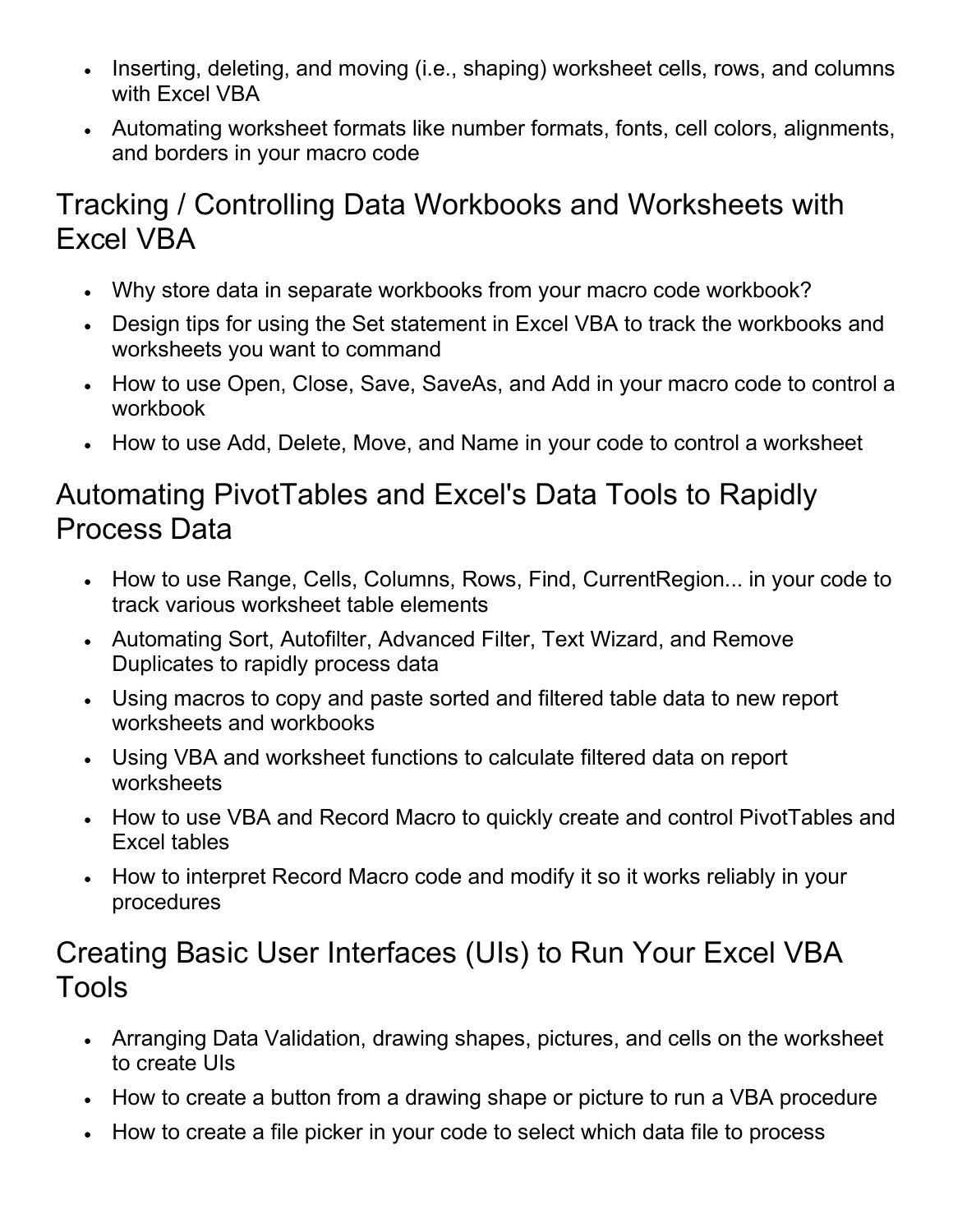- Using macros to control Data Validation logic, formulas, limits, and message boxes
- Using Excel VBA to control drawing shape text and format
- Alerting users and answering questions in your code using VBA message boxes

### **Day-2**

#### Using Loops and Logic to Analyze / Calculate Large Downloaded Data Sets

- Basics of using Cells, Range, Offset, variables, functions, and logic inside loops to collect and process worksheet data
- Processing common worksheet data patterns like financial downloads, inventory... using loops, counters, and logic
- How to use loops and logic to delete data rows and columns
- How to use macros to add columns, rows, formulas, calculated values, and lookups to worksheet data
- Using macros to color data that is above or below a limit, does not match...
- Parsing and cleaning text data in your macro code using Left, Mid, Instr, Split, CLEAN, TRIM...

#### How to Generate and Fill in Report Tables with Excel VBA

- Using loops and logic to copy and paste row and column data to a report worksheet
- How to use loops and logic to stack copied data on a report worksheet
- Using loops and logic to fill in common data value patterns on a report worksheet
- Accessing report template cells using the Range, Find, Cells, Column, Row... in your code
- Designing loops and logic to fill in various report templates with data and formulas

#### Using Excel VBA to Rapidly Fill Worksheet Forms with Data / Formulas

- Design strategies for constructing worksheet forms on the worksheet using cell names, shapes, pictures, and Data Validation
- Accessing form information in Excel VBA using Cells, Range, Find, Offset, Address...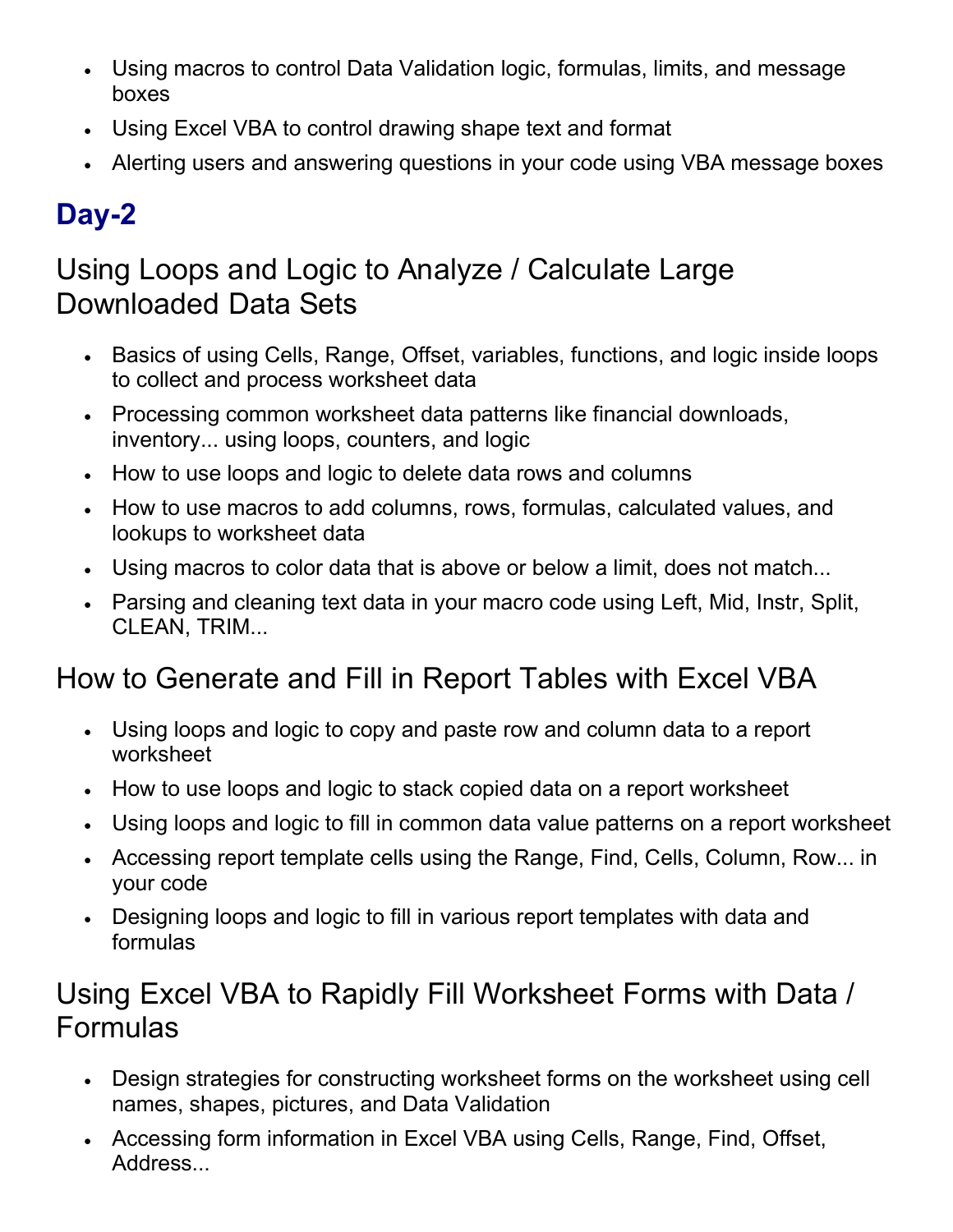- Using logic, functions, and loops to scan data, perform calculations, and fill in worksheet forms
- Using VBA logic to change cell color in your forms based on limits
- Automatically creating, modifying, and deleting worksheet formulas in your forms

#### Searching for Data in External Workbooks and Worksheets Using Excel VBA

- The advantages of storing data in separate workbooks and worksheets from your code workbook
- Slightly tweaking your code to scan for data in open workbooks and on multiple worksheets
- Scanning for an open workbook with a specific data set using For...Each Next loops, logic, and functions
- Scanning multiple worksheets for a specific data set using For...Each Next loops, logic, and functions

### Using Excel VBA to Create / Format Excel Charts

- How to use a macro to create a chart sheet or embedded worksheet chart
- Updating a pre-built chart's source data with Excel VBA
- How to format a chart with Excel VBA
- Using macros to automatically add and delete chart elements like labels, gridlines...
- Using macros to color data points in a chart based on logic
- How to apply a custom chart template to a chart using VBA

#### Building Custom Worksheet Functions (UDFs) to Speed Up Worksheet Tasks

- How custom worksheet functions (UDFs) can perform tasks that worksheet formulas cannot
- Using a single UDF instead of creating the same formula over and over again on the worksheet
- General VBA design rules for UDFs
- Designing UDF's that can accept cells, ranges, values, and arrays as arguments
- Implementing loops, logic, and various functions in UDFs to analyze data, lookup values, perform calculations...